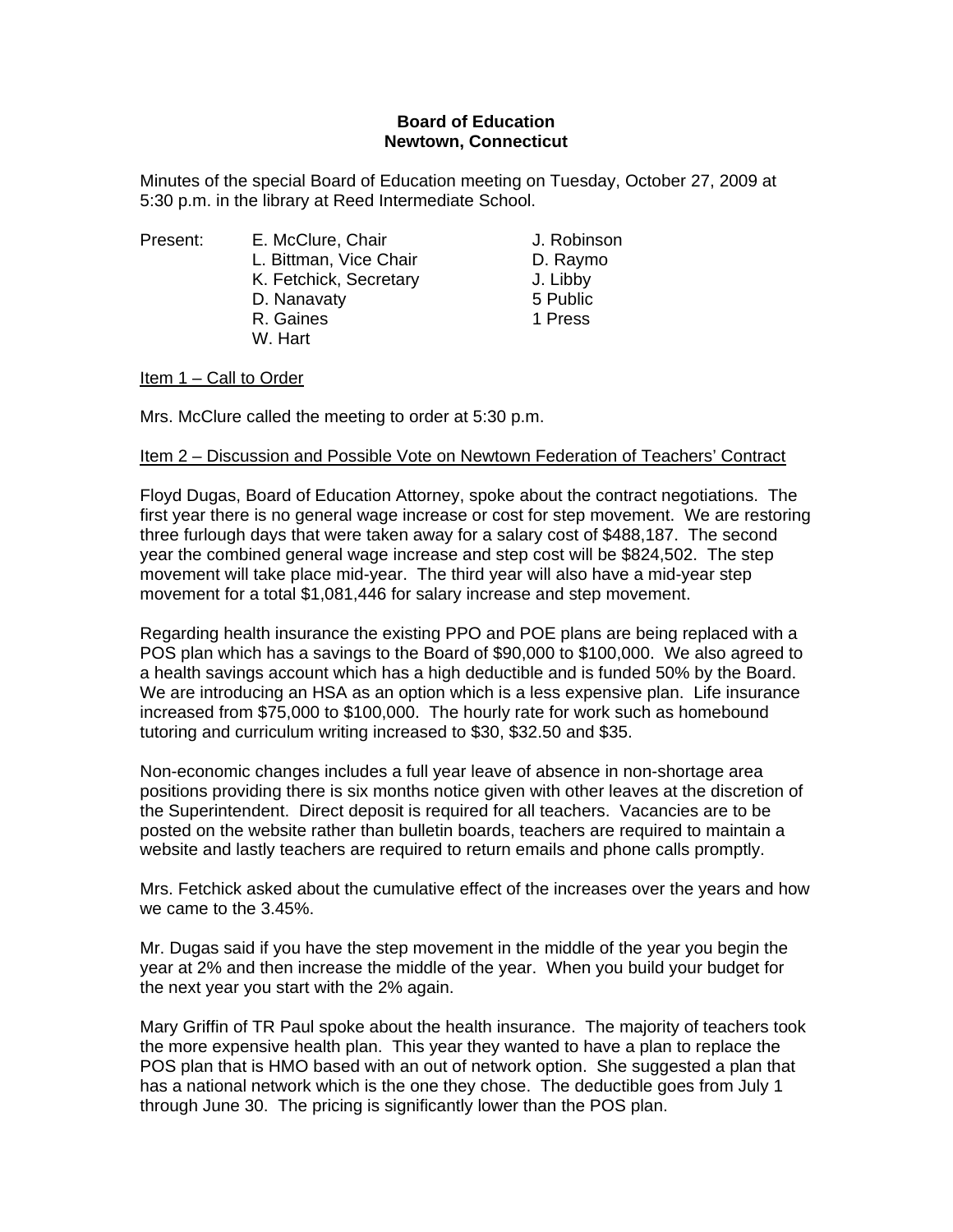Board of Education  $\overline{27}$ , 2009

Mrs. Bittman asked how that plan works if someone was, for example, in California and needed medical attention.

Mrs. Griffin said in an emergency situation there would be coverage anywhere. Followup care would be at home. If a child is in college out of state you can get a guest membership with Blue Cross during that time.

Mrs. Fetchick asked about the language for insurance for retired teachers staying in the PPO.

Mr. Dugas said retired teachers can participate in the plan. The network for POS is much smaller than the POE plan. Our solution was the HSA option which wasn't acceptable. They asked if we could keep a PPO for retirees as long as one was available. They would have access to the national network. Once we decide not to provide the PPO then it would not be available for them either.

Mrs. Griffin said the HSA plan can be used for people over 65 with Medicare but they cannot contribute to the savings plan. When they retire they move to the state supplemental plan. TR Paul administers the plan for the retirees which is totally paid by them.

Mrs. McClure thanked Mr. Portnoy and Mr. Capeci for their help and Mrs. Llodra when Mr. Capeci could not attend.

Mr. Nanavaty joined the meeting at 6:00 p.m.

Mrs. Fetchick said there is an increase in teachers required to teach an additional class for all schools except the elementary schools.

Mr. Dugas said this is what the teachers asked for.

Dr. Robinson said this issue comes up at the high school. Often we either need to run another section of a class or a teacher has to fill in for a teacher who is out for while. This is just increasing the pay for that extra class. There is one person this year at the middle school who is teaching an advanced class.

Mrs. Bittman said if they don't have a teacher stepping up to teach then you have students who can't take the class.

Mrs. Fetchick said the big concern is the removal of the option to furlough teachers.

Mr. Dugas said the option is still there but it was agreed that their work year would not drop below 187 days through the last year of the contract.

Mr. Nanavaty said the only alternative is laying off teachers.

Mr. Dugas said that furloughs are a compromise to layoffs.